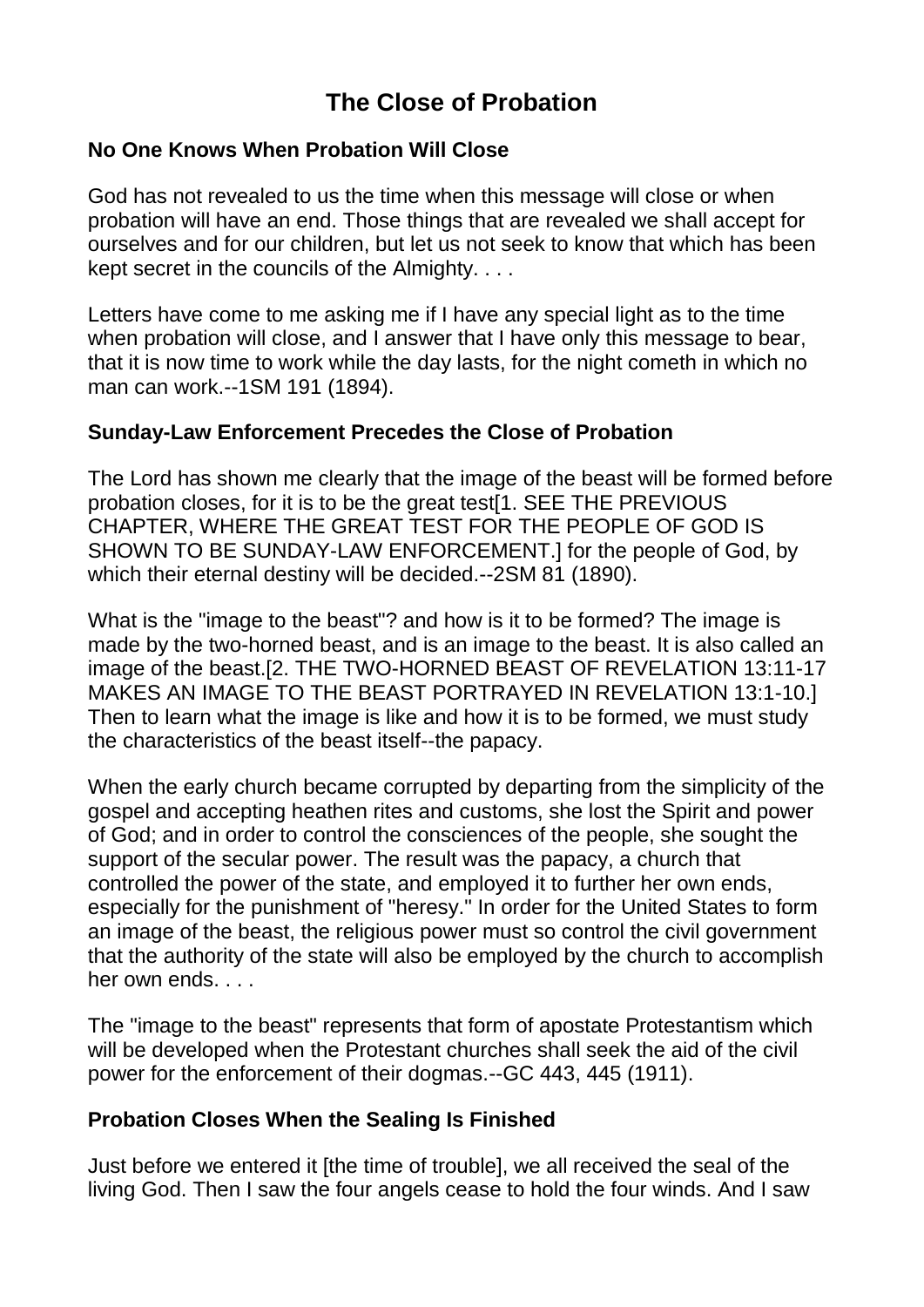famine, pestilence and sword, nation rose against nation, and the whole world was in confusion.--7BC 968 (1846).

I saw angels hurrying to and fro in heaven. An angel with a writer's inkhorn by his side returned from the earth and reported to Jesus that his work was done, and the saints were numbered and sealed. Then I saw Jesus, who had been ministering before the ark containing the ten commandments, throw down the censer. He raised His hands, and with a loud voice said, "It is done." --EW 279 (1858).

Only a moment of time, as it were, yet remains. But while already nation is rising against nation and kingdom against kingdom, there is not now a general engagement. As yet the four winds are held until the servants of God shall be sealed in their foreheads. Then the powers of earth will marshal their forces for the last great battle.--6T 14 (1900).

An angel returning from the earth announces that his work is done; the final test has been brought upon the world, and all who have proved themselves loyal to the divine precepts have received "the seal of the living God." Then Jesus ceases His intercession in the sanctuary above. He lifts His hands, and with a loud voice says, "It is done."--GC 613 (1911).

#### **Probation Will End Suddenly, Unexpectedly**

When Jesus ceases to plead for man, the cases of all are forever decided. . . . Probation closes; Christ's intercessions cease in heaven. This time finally comes suddenly upon all, and those who have neglected to purify their souls by obeying the truth are found sleeping.--2T 191 (1868).

When probation ends, it will come suddenly, unexpectedly--at a time when we are least expecting it. But we can have a clean record in heaven today, and know that God accepts us.--7BC 989 (1906).

When the work of the investigative judgement closes, the destiny of all will have been decided for life or death. Probation is ended a short time before the appearing of the Lord in the clouds of heaven. . . .

Before the Flood, after Noah entered the ark, God shut him in, and shut the ungodly out; but for seven days the people, knowing not that their doom was fixed, continued their careless, pleasure-loving life, and mocked the warnings of impending judgement. "So," says the Saviour, "shall also the coming of the Son of man be" (Matt. 24:39). Silently, unnoticed as the midnight thief, will come the decisive hour which marks the fixing of every man's destiny, the final withdrawal of mercy's offer to guilty men. . . .

While the man of business is absorbed in the pursuit of gain, while the pleasure lover is seeking indulgence, while the daughter of fashion is arranging her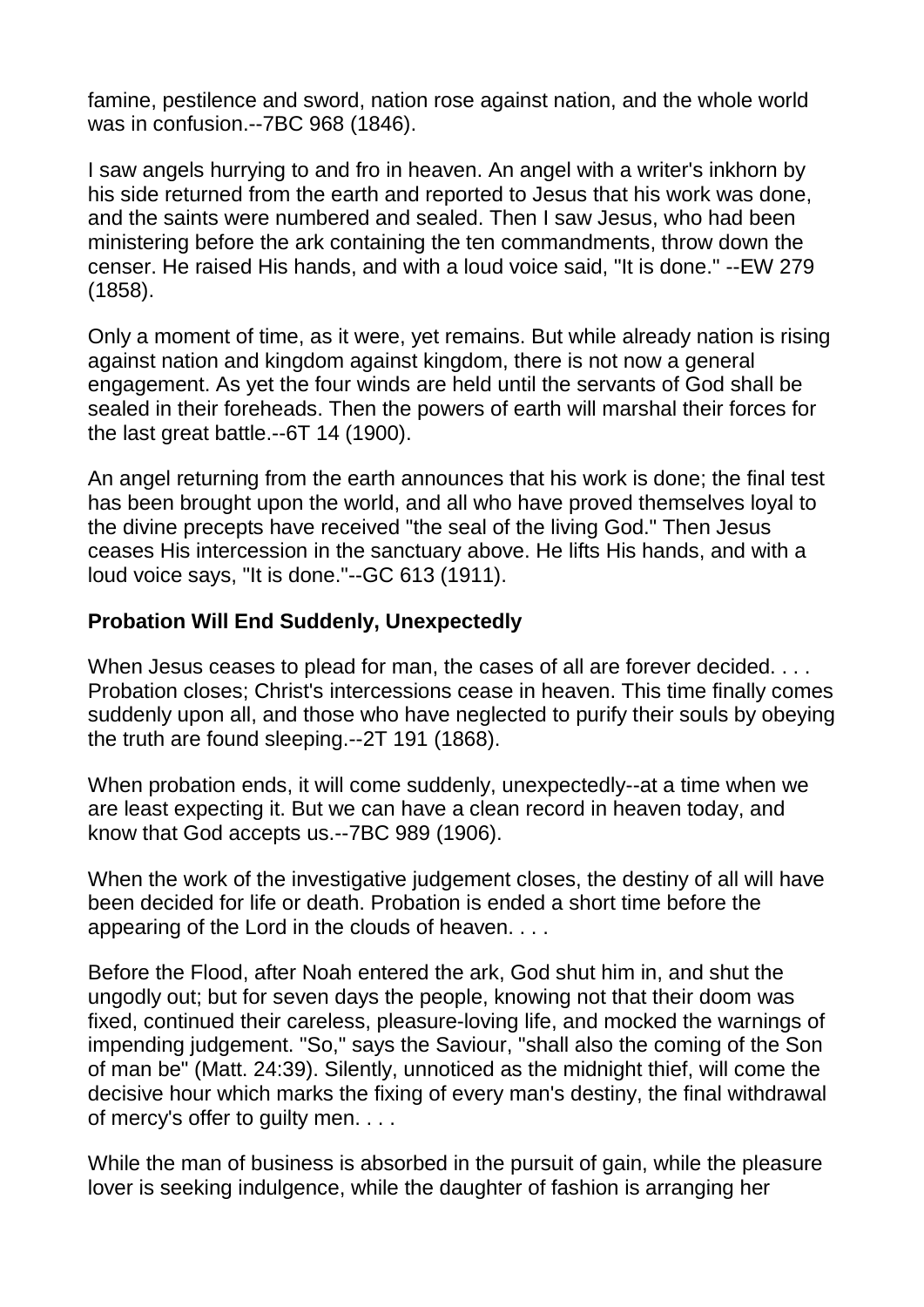adornments--it may be in that hour the Judge of all the earth will pronounce the sentence: "Thou art weighed in the balances, and art found wanting" (Dan. 5:27).--GC 490, 491 (1911).

# **Human Activity After Probation's Close**

The righteous and the wicked will still be living upon the earth in their mortal state--men will be planting and building, eating and drinking, all unconscious that the final, irrevocable decision has been pronounced in the sanctuary above.--GC 491 (1911).

When the irrevocable decision of the sanctuary has been pronounced, and the destiny of the world has been forever fixed, the inhabitants of the earth will know it not. The forms of religion will be continued by a people from whom the Spirit of God has been finally withdrawn, and the satanic zeal with which the prince of evil will inspire them for the accomplishment of his malignant designs, will bear the semblance of zeal for God.--GC 615 (1911).

The wheat and tares "grow together until the harvest." In the discharge of life's duties the righteous will to the last be brought in contact with the ungodly. The children of light are scattered among the children of darkness, that the contrast may be seen by all.--5T 100 (1882).

Christ declared that when He comes some of His waiting people will be engaged in business transactions. Some will be sowing in the field, others reaping and gathering in the harvest, and others grinding at the mill.--Ms 26, 1901.

#### **Unbelief and Forbidden Pleasures Continue**

Scepticism and that which is called science has to a large degree undermined the faith of the Christian world in their Bibles. Error and fables are gladly accepted, that they may pursue the path of self-indulgence and not be alarmed, for they are striving not to retain God in their knowledge. They say, "Tomorrow will be as this day and much more abundant." But in the midst of their unbelief and godless pleasure the shout of the archangel and the trump of God is heard. . . .

When everything in our world is busy activity, immersed in selfish ambition for gain, Jesus comes as a thief.--Ms 15b, 1886.

When the professed people of God are uniting with the world, living as they live, and joining with them in forbidden pleasure; when the luxury of the world becomes the luxury of the church; when the marriage bells are chiming, and all are looking forward to many years of worldly prosperity--then, suddenly as the lightning flashes from the heavens, will come the end of their bright visions and delusive hopes.--GC 338, 339 (1911).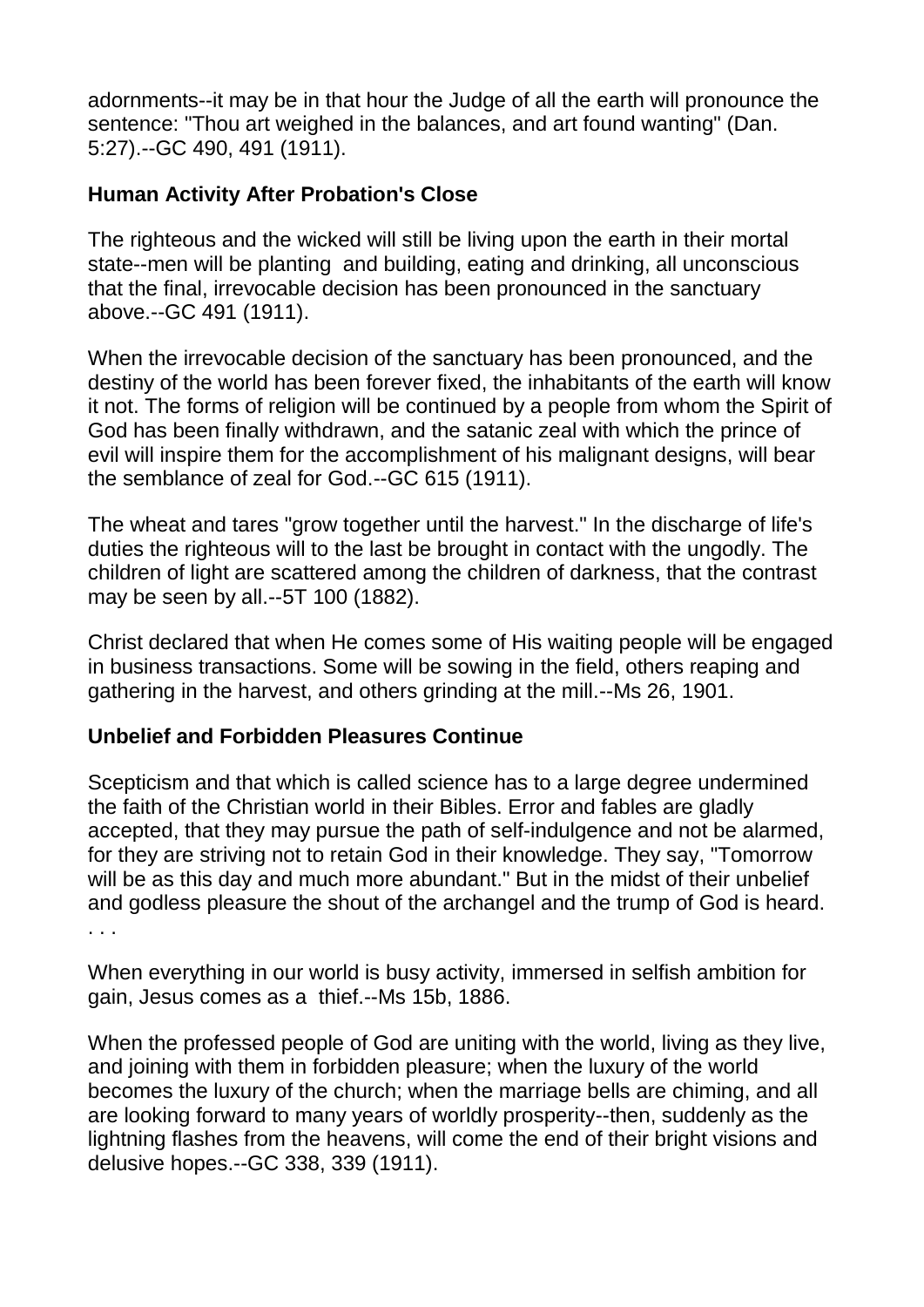# **Men Will Be Wholly Engrossed in Business**

When Lot warned the members of his family of the destruction of Sodom, they would not heed his words, but looked upon him as a fanatical enthusiast. The destruction that came found them unprepared. Thus it will be when Christ comes--farmers, merchants, lawyers, tradesmen, will be wholly engrossed in business, and upon them the day of the Lord will come as a snare.--RH March 10, 1904.

When ministers, farmers, merchants, lawyers, great men and professedly good men shall cry, "Peace and safety," sudden destruction cometh. Luke reports the words of Christ, that the day of God comes as a snare--the figure of an animal prowling in the woods for prey, and lo, suddenly he is entrapped in the concealed snare of the fowler.--10MR 266 (1876).

When men are at ease, full of amusement, absorbed in buying and selling, then the thief approaches with stealthy tread. So it will be at the coming of the Son of man.--Letter 21, 1897.

# **Religious Leaders Will Be Full of Optimism**

When the reasoning of philosophy has banished the fear of God's judgements, when religious teachers are pointing forward to long ages of peace and prosperity, and the world are absorbed in their rounds of business and pleasure, planting and building, feasting and merrymaking, rejecting God's warnings and mocking His messengers--then it is that sudden destruction cometh upon them, and they shall not escape.--PP 104 (1890).

Come when it may, the day of God will come unawares to the ungodly. When life is going on in its unvarying round; when men are absorbed in pleasure, in business, in traffic, in money-making; when religious leaders are magnifying the world's progress and enlightenment, and the people are lulled in a false security- -then, as the midnight thief steals within the unguarded dwelling, so shall sudden destruction come upon the careless and ungodly, "and they shall not escape."-- GC 38 (1911).

Satan Infers That Probation Has Closed In the time of trouble Satan stirs up the wicked, and they encircle the people of God to destroy them. But he does not know that "pardon" has been written opposite their names in the books of heaven.--RH Nov. 19, 1908.

As Satan influenced Esau to march against Jacob, so he will stir up the wicked to destroy God's people in the time of trouble. . . . He sees that holy angels are guarding them, and he infers that their sins have been pardoned, but he does not know that their cases have been decided in the sanctuary above.--GC 618 (1911).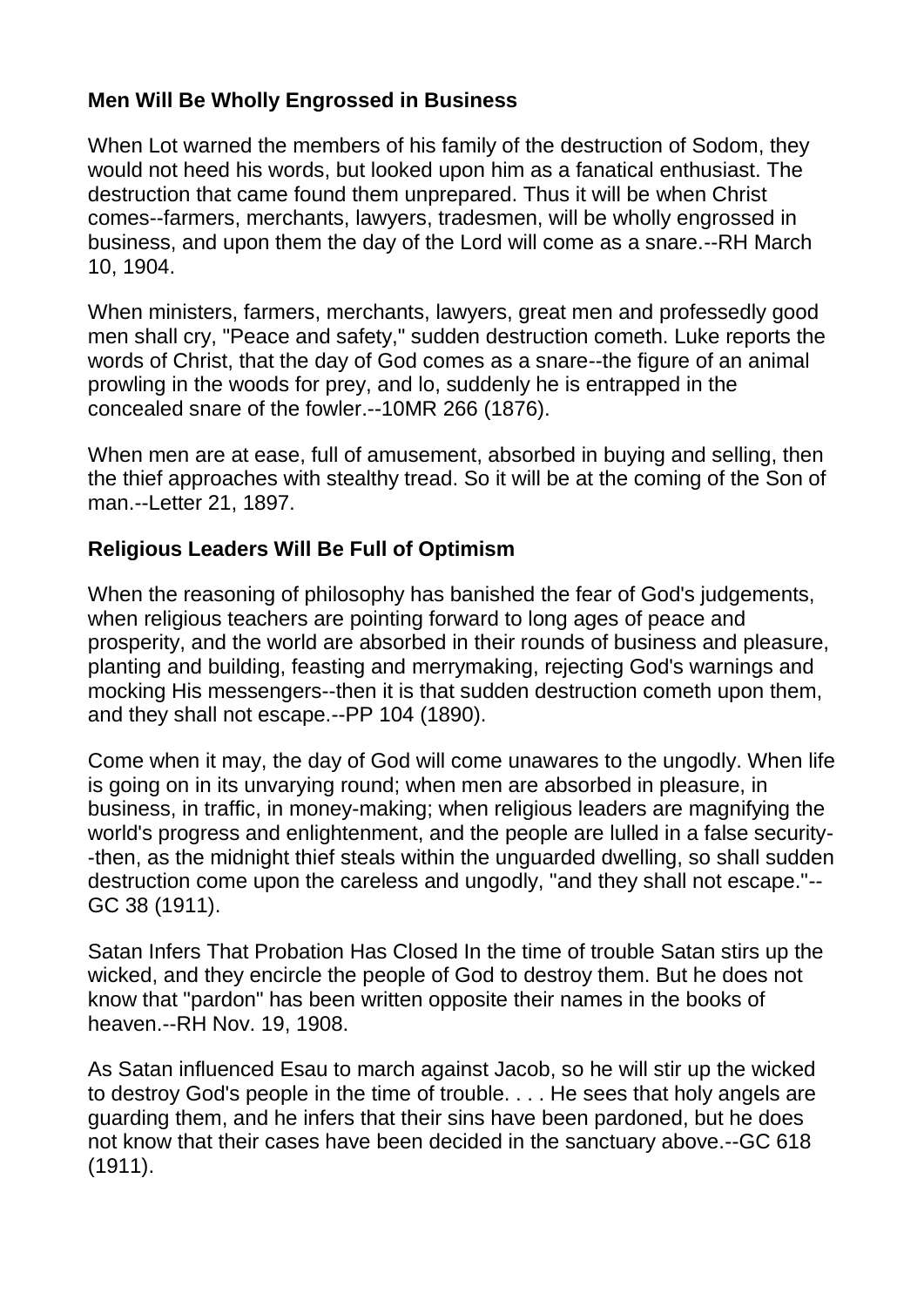# **A Famine for the Word**

Those who do not now appreciate, study, and dearly prize the Word of God spoken by His servants will have cause to mourn bitterly hereafter. I saw that the Lord in judgement will at the close of time walk through the earth; the fearful plagues will begin to fall. Then those who have despised God's Word, those who have lightly esteemed it, shall "wander from sea to sea, and from the north even to the east; they shall run to and fro to seek the Word of the Lord and shall not find it" (Amos 8:12). A famine is in the land for hearing the Word.--Ms 1, 1857.

#### **No More Prayers for the Wicked**

The ministers of God will have done their last work, offered their last prayers, shed their last bitter tear for a rebellious church and an ungodly people. Their last solemn warning has been given. Oh, then how quickly would houses and lands, dollars that have been miserly hoarded and cherished and tightly grasped, be given for some consolation by those who have professed the truth and have not lived it out, for the way of salvation to be explained, or to hear a hopeful word or a prayer or an exhortation from their ministers. But no, they must hunger and thirst on in vain; their thirst will never be quenched, no consolation can they get. Their cases are decided and eternally fixed. It is a fearful, awful time.--Ms 1, 1857.

In the time when God's judgements are falling without mercy, oh, how enviable to the wicked will be the position of those who abide "in the secret place of the Most High"--the pavilion in which the Lord hides all who have loved Him and have obeyed His commandments! The lot of the righteous is indeed an enviable one at such a time to those who are suffering because of their sins. But the door of mercy is closed to the wicked. No more prayers are offered in their behalf after probation ends.--3BC 1150 (1901).

#### **Transfer of Character Not Possible**

The Lord is coming in power and great glory. It will then be His work to make a complete separation between the righteous and the wicked. But the oil cannot then be transferred to the vessels of those who have it not. Then shall be fulfilled the words of Christ, "Two women shall be grinding together; the one shall be taken, and the other left. Two men shall be in the field; the one shall be taken, and the other left." The righteous and the wicked are to be associated together in the work of life. But the Lord reads the character. He discerns who are obedient children, who respect and love His commandments.--TM 234 (1895).

It is a solemn thing to die, but a far more solemn thing to live. Every thought and word and deed of our lives will meet us again. What we make of ourselves in probationary time, that we must remain to all eternity. Death brings dissolution to the body, but makes no change in the character. The coming of Christ does not